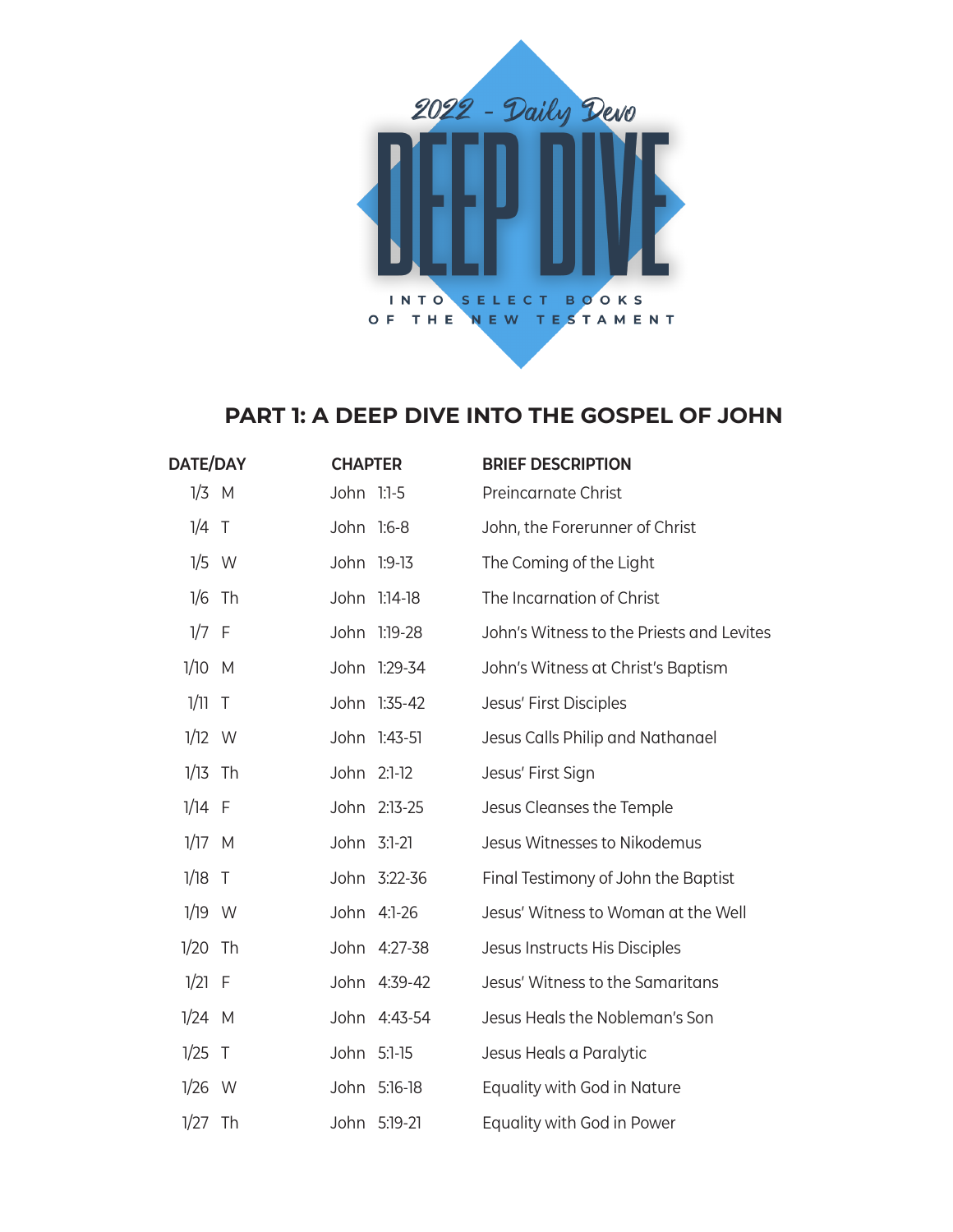

| <b>DATE/DAY</b> |        | <b>CHAPTER</b> |               | <b>BRIEF DESCRIPTION</b>              |
|-----------------|--------|----------------|---------------|---------------------------------------|
| $1/28$ F        |        |                | John 5:22-30  | Equality with God in Authority        |
| $1/31$ M        |        |                | John 5:31-38  | Witnesses of Jesus                    |
| 2/1             | $\top$ |                | John 5:39-47  | Witnesses of the Scripture            |
| $2/2$ W         |        |                | John 6:1-14   | Feeding of the 5000                   |
| $2/3$ Th        |        |                | John 6:15-21  | Jesus Walks on Water                  |
| $2/4$ F         |        |                | John 6:22-59  | Jesus is the Bread of Life            |
| $2/7$ M         |        |                | John 6:60-66  | Rejection by Many Followers           |
| $2/8$ T         |        |                | John 6:67-71  | Confession of Peter                   |
| $2/9$ W         |        | John 7:1-9     |               | Jesus' Brothers Do Not Believe        |
| $2/10$ Th       |        |                | John 7:10-24  | Jesus Secretly Goes to the Feast      |
| $2/11$ F        |        |                | John 7:25-31  | Jesus' Origin from the Father         |
| $2/14$ M        |        |                | John 7:32-36  | Jesus' Departure to the Father        |
| $2/15$ T        |        | John           | 7:37-39       | Jesus Reveals the Living Water        |
| $2/16$ W        |        |                | John 7:40-44  | Israel is Divided Over Jesus          |
| $2/17$ Th       |        |                | John 7:45-53  | The Sanhedrin is Confused Over Christ |
| $2/18$ F        |        | John 8:1-11    |               | The Woman Caught in Adultery          |
| $2/21$ M        |        |                | John 8:12-30  | Jesus is the Light of the World       |
| $2/22$ T        |        |                | John 8:31-47  | Jesus Challenges the Pharisees        |
| $2/23$ W        |        |                | John 8:48-59  | The Pharisees Reject Jesus            |
| 2/24 Th         |        |                | John 9:1-12   | Jesus Heals Man Born Blind            |
| $2/25$ F        |        |                | John 9:13-23  | Pharisees Challenge Jesus' Miracle    |
| $2/28$ M        |        |                | John 9:24-41  | Pharisees Challenge the Man Healed    |
| $3/1$ T         |        |                | John 10:1-21  | Jesus is the Good Shepherd            |
| $3/2$ W         |        |                | John 10:22-42 | Opposition at the Feast               |
| $3/3$ Th        |        |                | John 11:1-16  | Jesus Told Lazarus is Dying           |
| $3/4$ F         |        | John           | 11:17-37      | Jesus with Martha and Mary            |
| $3/7$ M         |        | John           | 11:38-44      | Jesus Raises Lazarus from the Dead    |
| $3/8$ T         |        |                | John 11:45-57 | Pharisees Plan to Kill Jesus          |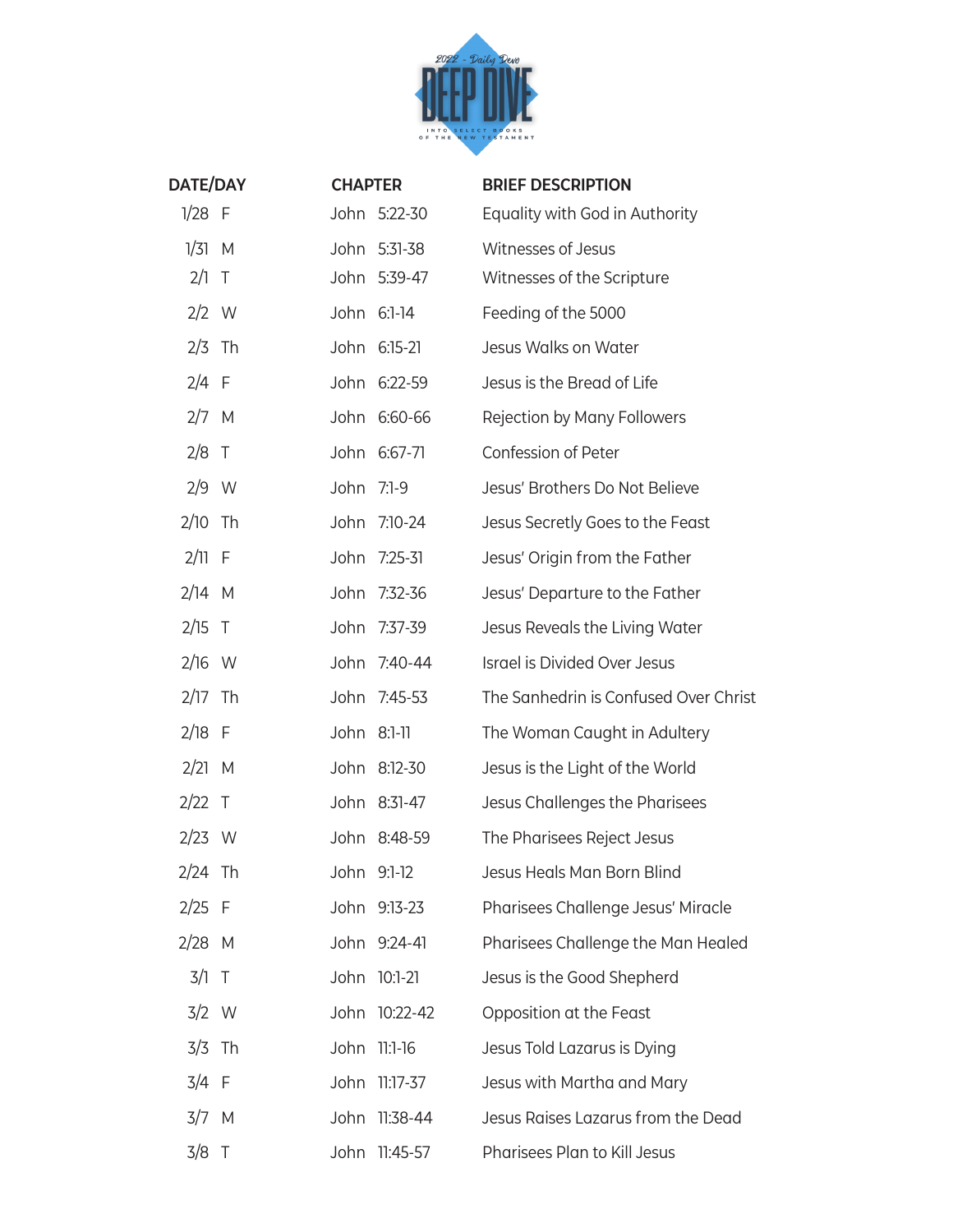

| <b>DATE/DAY</b> | <b>CHAPTER</b> |                  | <b>BRIEF DESCRIPTION</b>                        |
|-----------------|----------------|------------------|-------------------------------------------------|
| 3/9 W           |                | John 12:1-11     | Mary Annoints Jesus                             |
| $3/10$ Th       |                | John 12:12-22    | <b>Triumphal Entry</b>                          |
| $3/11$ F        |                | John 12:23-43    | <b>Jesus Teaches</b>                            |
| $3/14$ M        |                | John 12:44-50    | Jesus' Exhortation                              |
| $3/15$ T        |                | John 13:1-20     | Jesus Washes the Disciples Feet                 |
| $3/16$ W        |                | John 13:21-30    | Jesus Reveals Judas as the Betrayer             |
| $3/17$ Th       |                | John 13:31-35    | Jesus Restates His Command to Disciples         |
| $3/18$ F        |                | John 13:36-38    | Jesus Foretells Peter's Denial                  |
| $3/21$ M        |                | John 14:1-4      | Jesus Comforts His Disciples                    |
| $3/22$ T        |                | John 14:5-7      | <b>Jesus Answers Thomas</b>                     |
| $3/23$ W        |                | John 14:8-21     | Jesus Answers Phillip                           |
| $3/24$ Th       |                | John 14:22-31    | <b>Jesus Answers Judas</b>                      |
| $3/25$ F        |                | John 15:1-11     | Relationship of Believers to Jesus              |
| $3/28$ M        |                | John 15:12-17    | Relationship of Believers to Each Other         |
| $3/29$ T        |                | John 15:18-25    | Relationship of Believers to the World          |
| $3/30$ W        |                | John 15:26-16:15 | Promise of the Holy Spirit                      |
| $3/31$ Th       |                | John 16:16-33    | Prediction of Christ's Death and Resurrection   |
| $4/1$ F         | John 17:1-5    |                  | Jesus Prays for Himself                         |
| $4/4$ M         |                | John 17:6-19     | Jesus Prays for His Disciples                   |
| $4/5$ T         |                | John 17:20-26    | Jesus Prays for All Believers                   |
| $4/6$ W         |                | John 18:1-11     | The Arrest of Jesus                             |
| $4/7$ Th        |                | John 18:12-23    | Jesus Before Annas                              |
| $4/8$ F         |                | John 18:24-27    | Peter's Third Denial of Jesus                   |
| $4/11$ M        |                | John 18:28-38    | Jesus Before Pilate                             |
| $4/12$ T        |                | John 18:39-19:16 | Jewish Leaders Pressure Pilate to Crucify Jesus |
| $4/13$ W        |                | John 19:17-27    | Jesus Put on the Cross                          |
| $4/14$ Th       |                | John 19:28-37    | Jesus Dies on the Cross                         |
| $4/15$ F        |                | John 19:38-42    | The Burial of Jesus                             |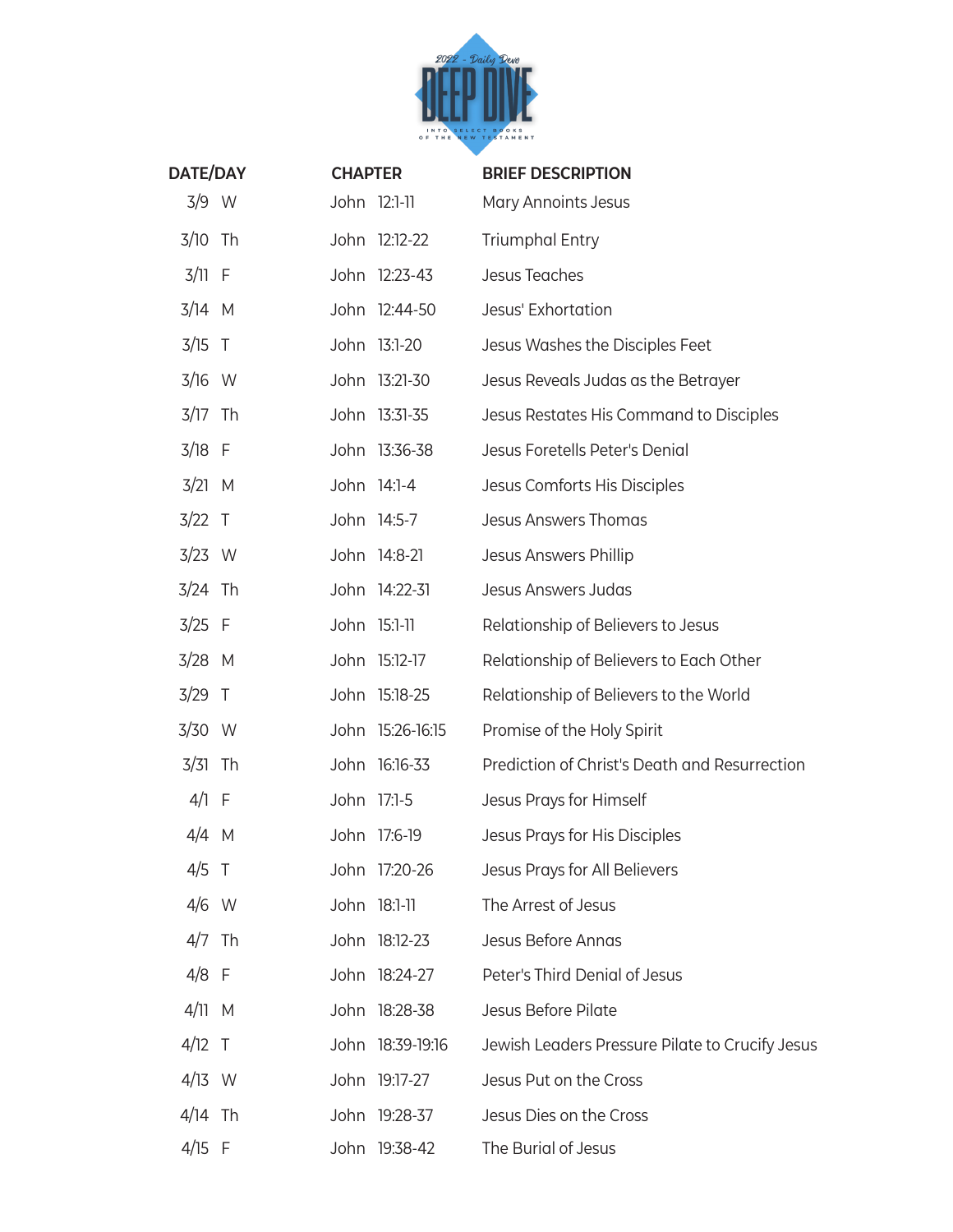

| <b>DATE/DAY</b> |     | <b>CHAPTER</b> |               | <b>BRIEF DESCRIPTION</b>                      |
|-----------------|-----|----------------|---------------|-----------------------------------------------|
| $4/18$ M        |     |                | John 20:1-10  | The Resurrection of Jesus                     |
| $4/19$ T        |     |                | John 20:11-18 | Jesus Appears to Mary Magdalene               |
| 4/20            | - W |                | John 20:19-25 | Jesus Appears to the Disciples without Thomas |
| 4/21            | Th  |                | John 20:26-31 | Jesus Appears to the Disciples with Thomas    |
| $4/22$ F        |     |                | John 21:1-14  | Jesus Appears to Seven Disciples              |
| $4/25$ M        |     |                | John 21:15-23 | Jesus Speaks to Peter                         |
| 4/26            |     |                | John 21:24-25 | Conclusion of the Gospel of John              |

## **PART 2: A DEEP DIVE INTO THE ACTS OF THE APOSTLES**

| <b>DATE/DAY</b> |  | <b>CHAPTER</b> |              | <b>BRIEF DESCRIPTION</b>              |
|-----------------|--|----------------|--------------|---------------------------------------|
| $4/27$ W        |  | Acts 1:1-8     |              | Appearances of the Resurrected Christ |
| $4/28$ Th       |  |                | Acts 1:9-11  | Ascension of Christ                   |
| $4/29$ F        |  |                | Acts 1:12-14 | Anticipation of the Spirit            |
| $5/2$ M         |  |                | Acts 1:15-26 | Appointment of Matthias               |
| $5/3$ T         |  |                | Acts 2:1-4   | Filling of the Holy Spirit            |
| $5/4$ W         |  |                | Acts 2:5-13  | Speaking with other tongues           |
| $5/5$ Th        |  |                | Acts 2:14-36 | Peter's message at Pentecost          |
| $5/6$ F         |  |                | Acts 2:37-41 | Respones to Peter's message           |
| $5/9$ M         |  |                | Acts 2:42-47 | Practices of the Early Church         |
| $5/10$ T        |  | Acts 3:1-11    |              | Peter heals the lame man              |
| $5/11$ W        |  |                | Acts 3:12-26 | Peter's second sermon                 |
| $5/12$ Th       |  |                | Acts 4:1-4   | Peter and John arrested               |
| $5/13$ F        |  |                | Acts 4:5-12  | Peter preaches to the Sanhedrin       |
| $5/16$ M        |  |                | Acts 4:13-22 | Sanhedrin Command Peter not to preach |
| $5/17$ T        |  |                | Acts 4:23-31 | Apostles pray for boldness            |
| $5/18$ W        |  |                | Acts 4:32-37 | The church voluntarily shares         |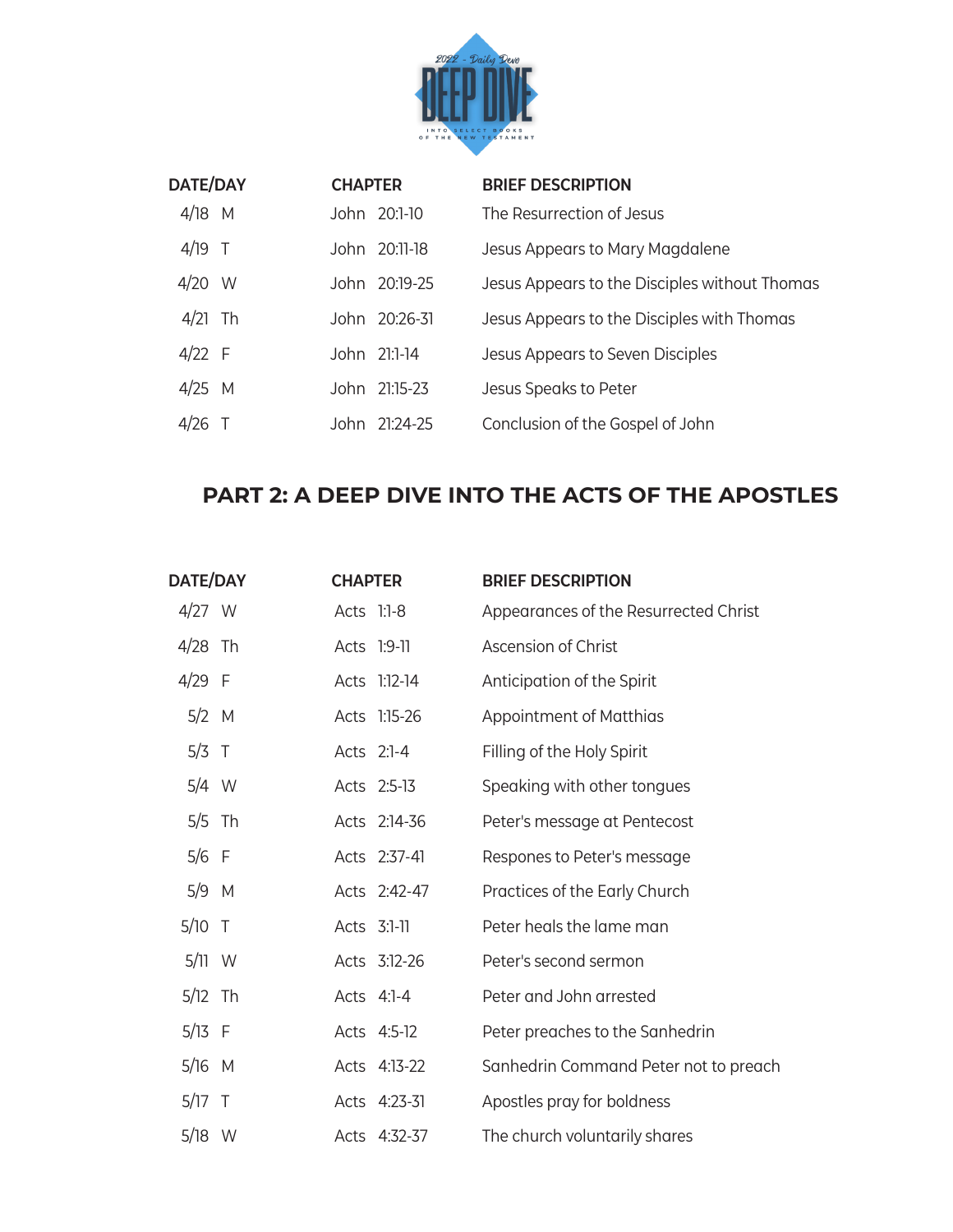

| <b>DATE/DAY</b> | <b>CHAPTER</b> |               | <b>BRIEF DESCRIPTION</b>                           |
|-----------------|----------------|---------------|----------------------------------------------------|
| $5/19$ Th       |                | Acts 5:1-11   | Ananias and Sapphira lie                           |
| $5/20$ F        |                | Acts 5:12-16  | Apostles' mighty miracles                          |
| $5/23$ M        |                | Acts 5:17-28  | Apostles' miraculously freed from prison           |
| $5/24$ T        |                | Acts 5:29-32  | Apostles' preach to the Council                    |
| $5/25$ W        |                | Acts 5:33-39  | <b>Gamaliel's Advice</b>                           |
| $5/26$ Th       |                | Acts 5:40-42  | Apostles' warned and beaten                        |
| $5/27$ F        |                | Acts 6:1-8    | Deacons are appointed                              |
| $5/30$ M        |                | Acts 6:9-15   | Stephen is brought before the Council              |
| $5/31$ T        |                | Acts 7:1-53   | Stephen preaches to the Council                    |
| $6/1$ W         |                | Acts 7:54-60  | Stephen is stoned                                  |
| $6/2$ Th        |                | Acts 8:1-4    | Saul persecutes the church                         |
| $6/3$ F         |                | Acts 8:5-13   | Philip witnesses to the Samaritians                |
| $6/6$ M         |                | Acts 8:14-25  | Peter and John sent to Samaria                     |
| $6/7$ T         |                | Acts 8:26-40  | Philip witnesses to the Ethiopian                  |
| $6/8$ W         |                | Acts 9:1-9    | Saul is converted and blinded                      |
| $6/9$ Th        |                | Acts 9:10-19  | Saul is filled with the Holy Spirit                |
| $6/10$ F        |                | Acts 9:20-22  | Saul preaches at Damascus                          |
| $6/13$ M        |                | Acts 9:23-31  | Saul witnesses in Jerusalem                        |
| $6/14$ T        |                | Acts 9:32-35  | Peter heals Aeneas at Lydda                        |
| $6/15$ W        |                | Acts 9:36-43  | Peter raises Dorcas at Joppa                       |
| $6/16$ Th       |                | Acts 10:1-8   | Cornelius sends for Peter                          |
| $6/17$ F        |                | Acts 10:9-22  | Peter's vision of the great sheet                  |
| $6/20$ M        |                | Acts 10:23-43 | Peter preaches to the Gentiles                     |
| $6/21$ T        |                | Acts 10:44-48 | Gentiles are converted and receive the Holy Spirit |
| $6/22$ W        |                | Acts 11:1-18  | Peter defends his ministry to the Gentiles         |
| $6/23$ Th       |                | Acts 11:19-30 | The witness of the Antioch Church                  |
| $6/24$ F        |                | Acts 12:1-4   | Herod kills James and arrests Peter                |
| $6/27$ M        |                | Acts 12:5-11  | Peter miraculously freed from prison               |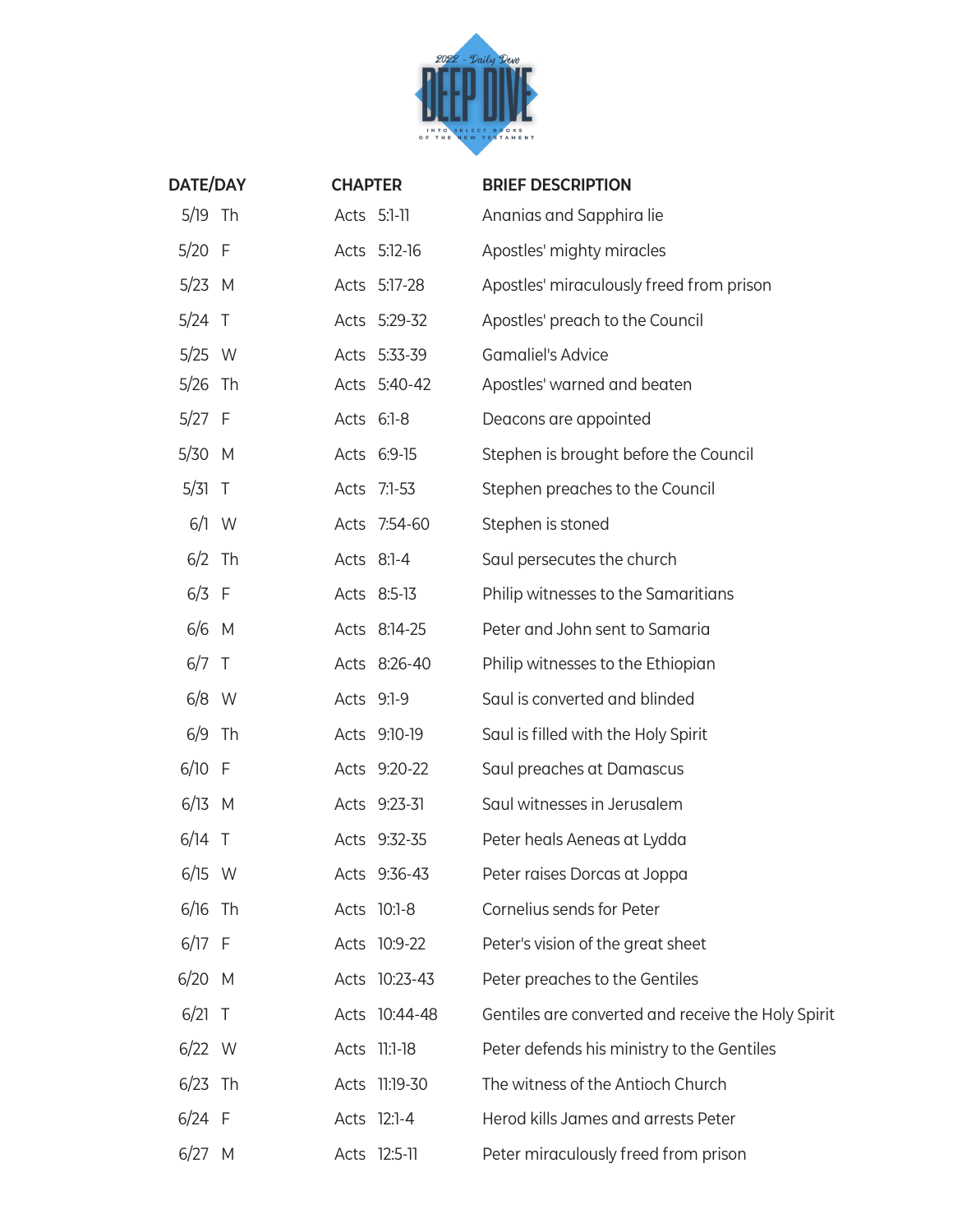

| <b>DATE/DAY</b> | <b>CHAPTER</b> |               | <b>BRIEF DESCRIPTION</b>                          |
|-----------------|----------------|---------------|---------------------------------------------------|
| $6/28$ T        |                | Acts 12:12-19 | Peter goes to Mary's house                        |
| $6/29$ W        |                | Acts 12:20-23 | Herod blasphemes and dies                         |
| 6/30 Th         |                | Acts 12:24-25 | The church continues to expand                    |
| $7/1$ F         |                | Acts 13:1-5   | Barnabas and Saul sent out from Antioch           |
| $7/4$ M         |                | Acts 13:6-12  | Paul confronts a Jewish false prophet             |
| $7/5$ T         |                | Acts 13:13-43 | Paul preaches in the synagogue to Jews            |
| $7/6$ W         |                | Acts 13:44-52 | Paul preaches to all the city                     |
| $7/7$ Th        |                | Acts 14:1-5   | Paul preaches at synagogue in Iconium             |
| $7/8$ F         |                | Acts 14:6-10  | Paul heals the lame man in Lystra                 |
| $7/11$ M        |                | Acts 14:11-18 | The crowd tries to worship Paul and Barnabas      |
| $7/12$ T        |                | Acts 14:19-20 | Jews stone Paul and leave him for dead            |
| $7/13$ W        |                | Acts 14:21-25 | Ministry on the return trip to Antioch            |
| $7/14$ Th       |                | Acts 14:26-28 | Report on the first missionary journey            |
| $7/15$ F        |                | Acts 15:1-5   | Debate over converted Gentiles keeping Jewish law |
| $7/18$ M        |                | Acts 15:6-12  | Peter preaches salvation through grace            |
| $7/19$ T        |                | Acts 15:13-21 | James proclaims Gentiles free from Jewish law     |
| $7/20$ W        |                | Acts 15:22-29 | Council sends official letter to Gentile churches |
| $7/21$ Th       |                | Acts 15:30-35 | Report to Antioch                                 |
| $7/22$ F        |                | Acts 15:36-41 | Paul and Barnabas split over John Mark            |
| $7/25$ M        |                | Acts 16:1-5   | Timothy joins Paul                                |
| $7/26$ T        |                | Acts 16:6-10  | Paul's Call to Macedonia                          |
| $7/27$ W        |                | Acts 16:11-15 | Lydia is converted in Philippi                    |
| $7/28$ Th       |                | Acts 16:16-24 | Paul casts out demon from servant girl            |
| 7/29 F          |                | Acts 16:25-34 | Philippian jailer is converted                    |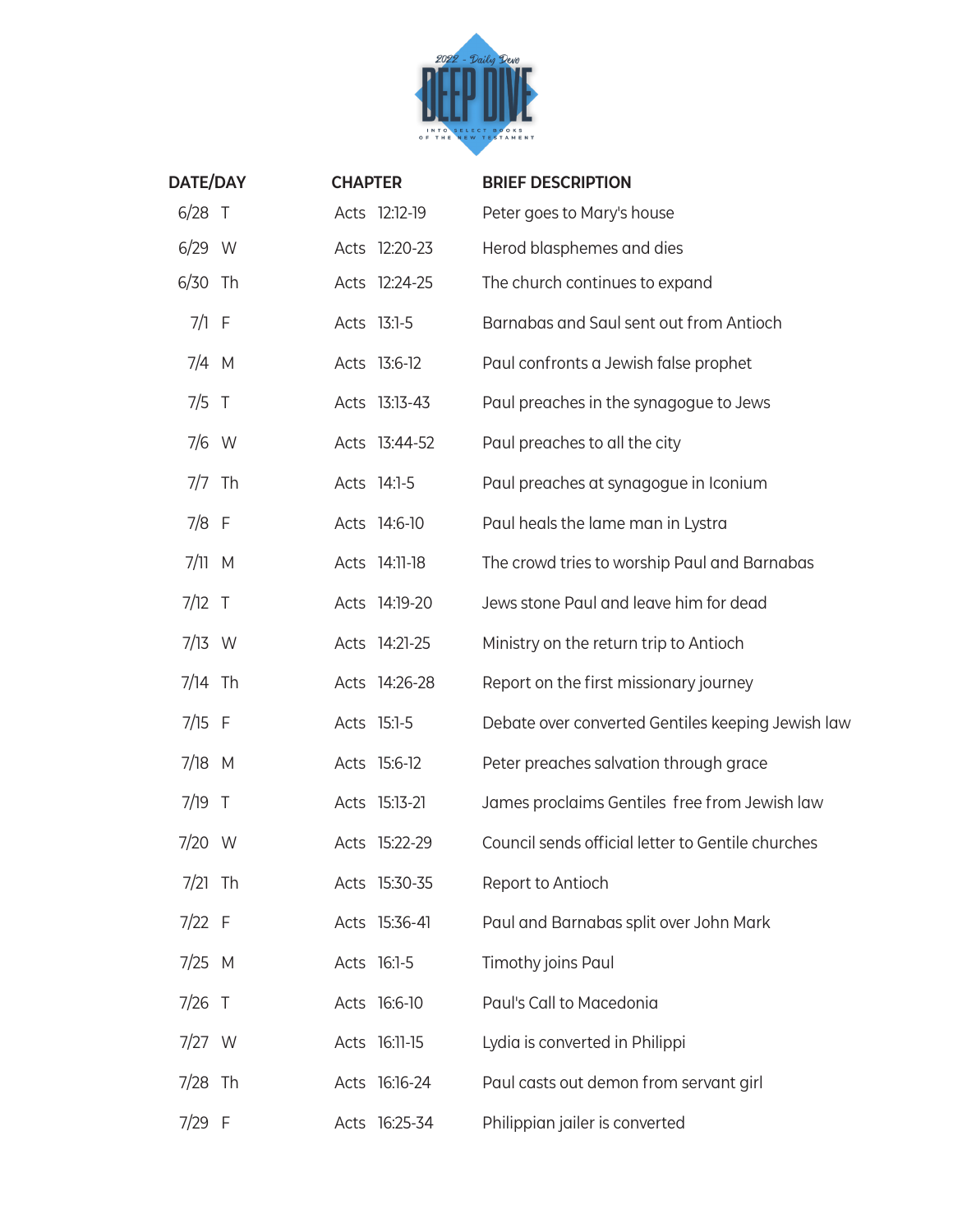

| <b>DATE/DAY</b> |          | <b>CHAPTER</b> |               | <b>BRIEF DESCRIPTION</b>                  |
|-----------------|----------|----------------|---------------|-------------------------------------------|
| 8/1 M           |          |                | Acts 16:35-40 | Paul and Silas released from prison       |
| $8/2$ T         |          |                | Acts 17:1-9   | Paul preaches in Thessalonica             |
| $8/3$ W         |          |                | Acts 17:10-15 | Many believe in Berea                     |
| $8/4$ Th        |          |                | Acts 17:16-31 | Paul's sermon on Mars' Hill in Athens     |
| $8/5$ F         |          |                | Acts 17:32-34 | The stumbling block of the resurrection   |
| $8/8$ M         |          |                | Acts 18:1-6   | Paul works with Aquila and Priscilla      |
| $8/9$ T         |          |                | Acts 18:7-11  | Crispus is converted                      |
| $8/10$ W        |          |                | Acts 18:12-17 | Gallio protects Paul                      |
| $8/11$ Th       |          |                | Acts 18:18-23 | Paul returns to Antioch                   |
| $8/12$ F        |          |                | Acts 18:24-28 | Apollos teaches powerfully                |
| $8/15$ M        |          |                | Acts 19:1-7   | John's disciples receive the Holy Spirit  |
| $8/16$ T        |          |                | Acts 19:8-10  | Paul's two years teaching in Tyrannus     |
| 8/17 W          |          |                | Acts 19:11-20 | Miracles are performed at Ephesus         |
| $8/18$ Th       |          |                | Acts 19:21-22 | Timothy and Erastus are sent to Macedonia |
| 8/19 F          |          |                | Acts 19:23-28 | Demetrius causes uproar in Ephesus        |
| $8/22$ M        |          |                | Acts 19:29-41 | Chaos is calmed in Ephesus                |
| $8/23$ T        |          |                | Acts 20:1-5   | Paul ministers in Macedonia               |
| $8/24$ W        |          |                | Acts 20-6-12  | Eutychus raised from the dead             |
| $8/25$ Th       |          |                | Acts 20:13-16 | Paul leaves for Jerusalem                 |
| $8/26$ F        |          |                | Acts 20:17-38 | Paul insturcts the Elders at Ephesus      |
| $8/29$ M        |          |                | Acts 21:1-6   | Paul is warned about danger in Jerusalem  |
| 8/30 T          |          |                | Acts 21:7-16  | Paul's persecution is predicted           |
| 8/31 W          |          |                | Acts 21:17-26 | Paul conforms to Jewish customs           |
|                 | $9/1$ Th |                | Acts 21:27-39 | Paul is arrested                          |